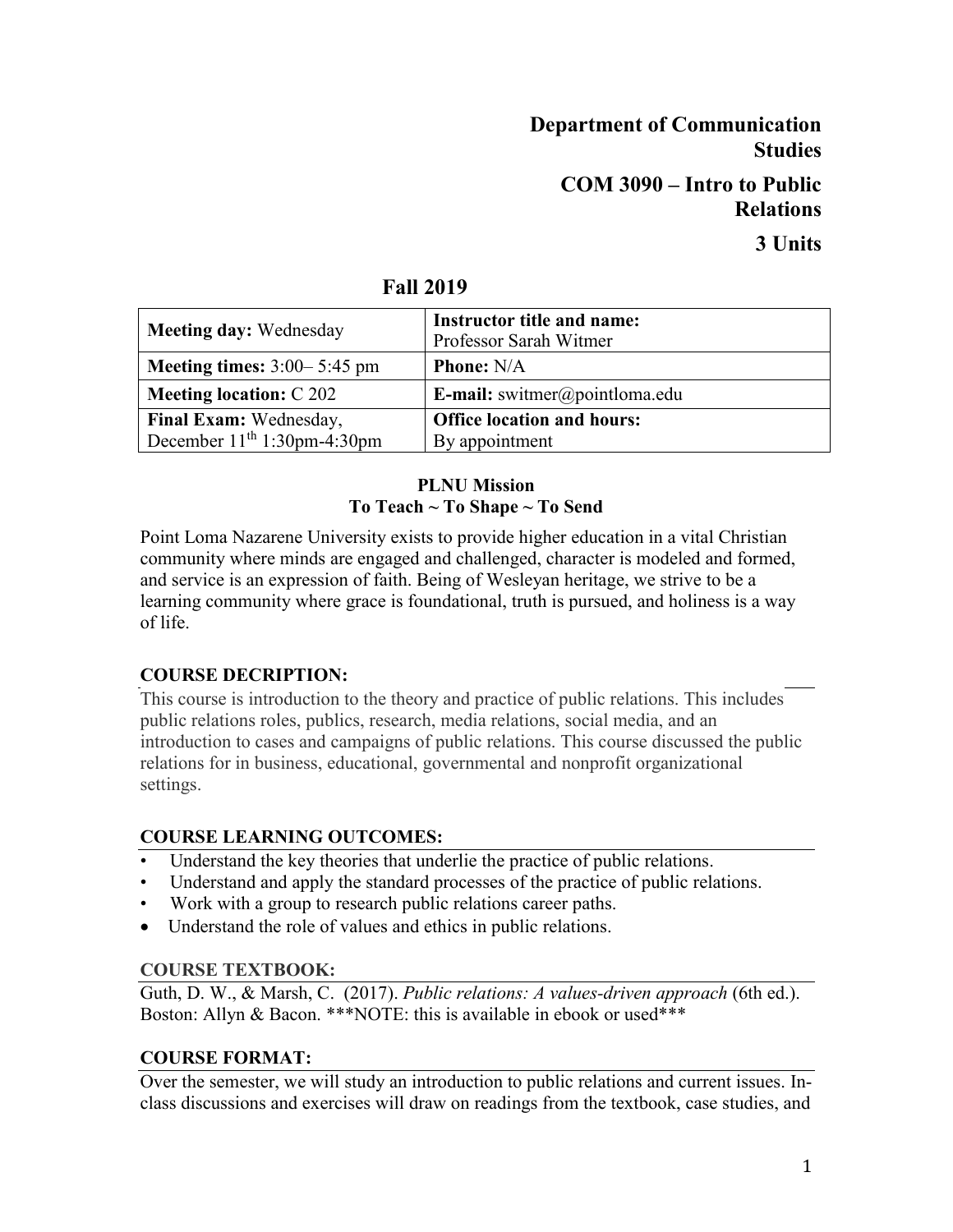current events and require students to apply the knowledge learned in the readings to various activities and group work. Students will form study groups of 4-6 in order to develop a public relations plan for a client utilizing the information provided in lectures, guest speakers and readings. Every week we will have roundtable discussions on current events of the week and quizzes on class materials. Therefore, it is crucial that students complete all assigned readings before class and more importantly, attend and participate in every class session.

#### **ASSIGNMENT DESCRIPTIONS:**

#### **GROUP MOVIE ANALYSIS:**

Description: This first assignment will help you to get acquainted with the group with which you will work for the remainder of the semester. In groups of 4-5, students will choose a PR themed movie. After watching the movie as a group, students will decide how accurate of a representation the depiction of PR was in the film.

Requirements: The following class session, groups will present their findings to the rest of the class. This analysis includes:

- 1. A brief description of the movie
- 2. How PR was represented
- 3. How accurate to the field the students believe the film to be
- 4. A group photo from watching the film together

Style Standard: Each student in the group must speak. Students may show one clip from the film if they so desire, but the clip must be no longer than 2 minutes. Groups have 5-10 minutes to present their film analysis to the class. Visual aid tools are not *required* but are encouraged.

#### **QUIZZES:**

**Description:** Online quizzes will cover the reading material that is to be covered by the following class session. Quizzes will be posted to Canvas and are due before class. Quizzes cannot be re-taken or made up if missed. If there are any University excused reasons for missing any specific assigned quiz, the professor should be notified before the quiz is due.

Requirements: Students must take the quiz on Canvas well in advance to its due time, in case of any Internet or website glitches. The student is responsible for taking the quiz with plenty of time to contact the Library Helpdesk in case of any issues.

Style Standard: Non-Applicable.

#### **WEEKLY CHAPTER NOTES:**

**Description:** Students will submit chapter notes weekly before the class session. Students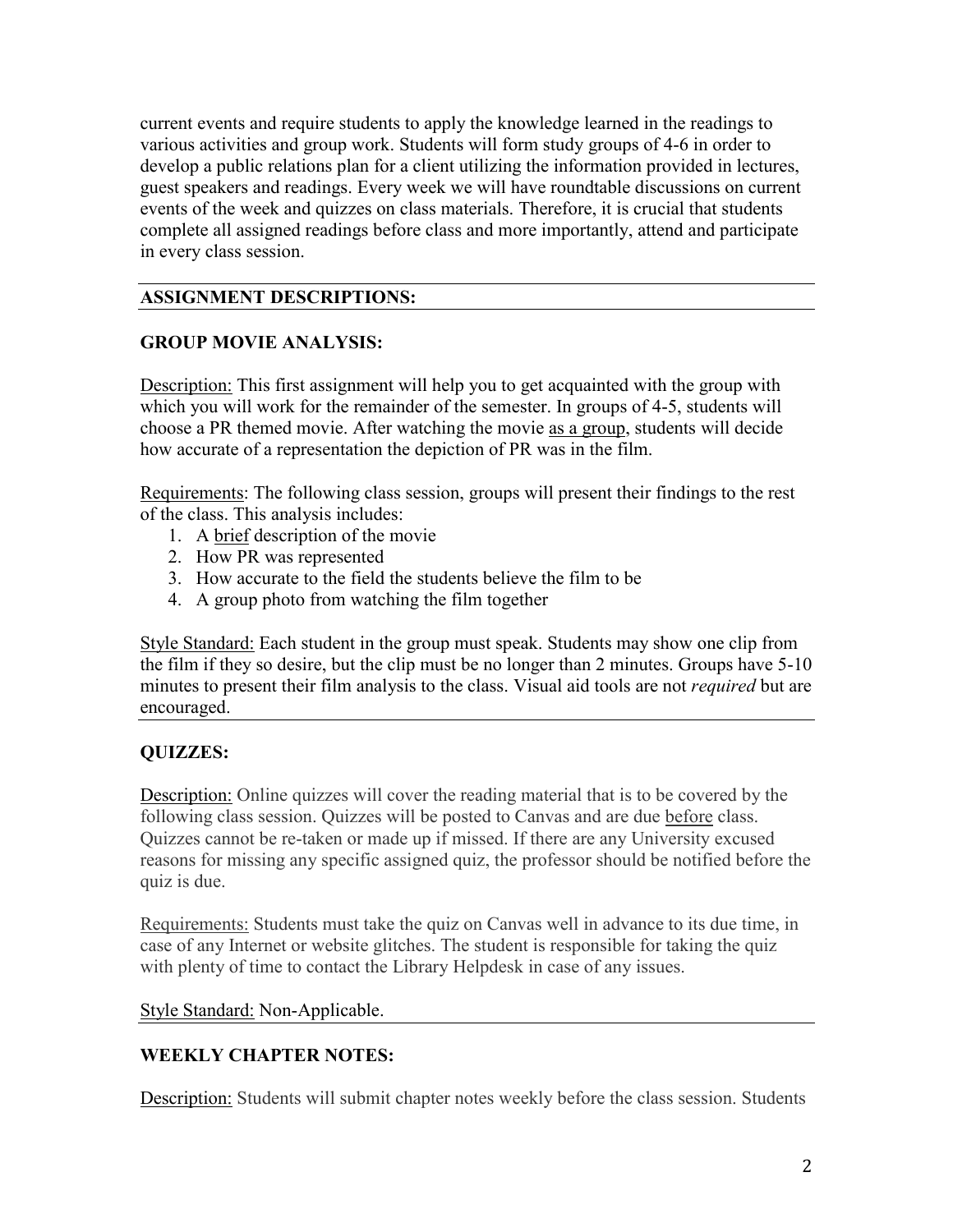will submit a two (2) page document via Canvas. Notes will consist of one (1) page of notes summarizing the most important aspects of the textbook chapter assigned, and one (1) page with the definitions of five (5) key terms from the chapter. These notes are due before the start of class on the date the chapter will be covered in class.

Requirements: One page of notes summarizing points of interest. One page of key terms and definitions (5 terms).

Style Standard: APA, Times New Roman 12 pt. font, double-spaced. Students must submit the notes on Canvas well in advance to its due time, in case of any Internet or website glitches. The student is responsible for taking the quiz with plenty of time to contact the Library Helpdesk in case of any issues.

#### **CASE STUDIES:**

Description: Over the course of the semester, we will have nine (9) case study analyses in class. Each of these will be graded (5 pts. each).

Requirements: Students must attend class on the date the case study is given in order to receive points.

Style Standard: Non-Applicable.

#### **MIDTERM & FINAL EXAMS:**

Description: The midterm and final exams will be in-class.

Requirements: Students must attend class on the exam date No exceptions will be made. Holiday travel plans must be made with these dates in mind Exams cannot be taken early to accommodate flights or train schedules.

Style Standard: The exams will each consist of 50 multiple-choice, fill-in–the-blank, matching questions, and essay responses. The multiple chose, fill-in-the-blank and matching questions represent the other 50% of the grade. Essay questions will be graded for: insight, analysis, clear connections to course content, and a sophisticated writing style.

#### **GROUP PR CAREER PROJECT:**

Description: Because public relations professionals work in teams, each student will participate in a group of 4-6 people in order to explore the industry of public relations. Each person on this team will be responsible for a portion of the project.

#### **GROUP PEER EVALUATIONS:**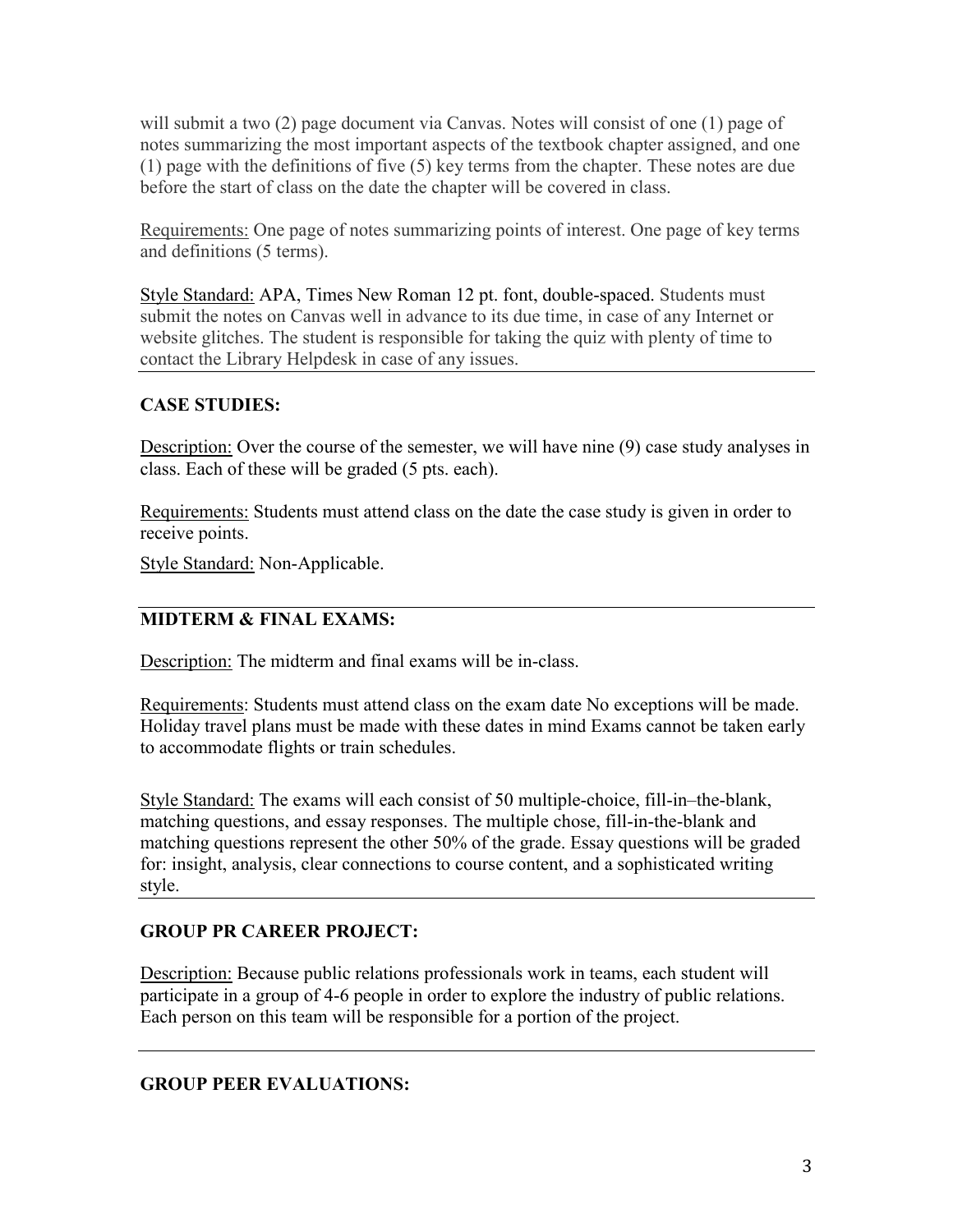**Description:** Students will receive forms with which they provide an honest assessment of what their peers were like to work with in the group speech project. This ensures that all students put in equal amounts of work, and if a student did not do their part, that their team members can be honest about it in an anonymous manner.

Requirements: Students must attend class on their specified day to speak and fill out peer evaluation forms.

Style Standard: Non-Applicable.

## **IN-GROUP ASSESSMENT:**

Description: Students will be given forms that they will fill in with an honest assessment of how they think the other duo speeches should be graded. This form will allow students to experience what it is like to thoughtfully critique a public speech according to fair grading practices.

Requirements: Students must attend class on speech days. No exceptions will be made.

Style Standard: Non-Applicable.

#### **PARTICIPATION:**

This is a hands-on, student-centered course. Therefore, you will be graded on your participation. Those who are energetic, contributory, and consistent with attendance will receive a high participation grade. As contribution to and involvement with the class goes down, will the grade. Contributions to our roundtable discussions, guest speaker  $Q \& A$ sessions, and group projects will be considered when calculating the participation grade.

#### **ASSESSMENT AND GRADING**

|                                                 | <b>Points Possible</b> | <b>Your Score</b> |
|-------------------------------------------------|------------------------|-------------------|
| Group Movie Analysis                            | 10                     |                   |
| Canvas Chapter Quizzes (14<br>$(a)$ 5 pts each) | 70                     |                   |
| Canvas Chapter Notes (14)<br>$(a)$ 5 pts each)  | 70                     |                   |
| Classroom case studies (8)<br>$(a)$ 5 pts each) | 40                     |                   |
| Final Exam                                      | 100                    |                   |
| Group Career Presentation                       | 50                     |                   |
| Group Peer Evaluations                          | 5                      |                   |
| <b>Self Branding Presentation</b>               | 25                     |                   |
| <b>Self Branding Notes</b>                      | 10                     |                   |
| <b>Class Participation</b>                      | 20                     |                   |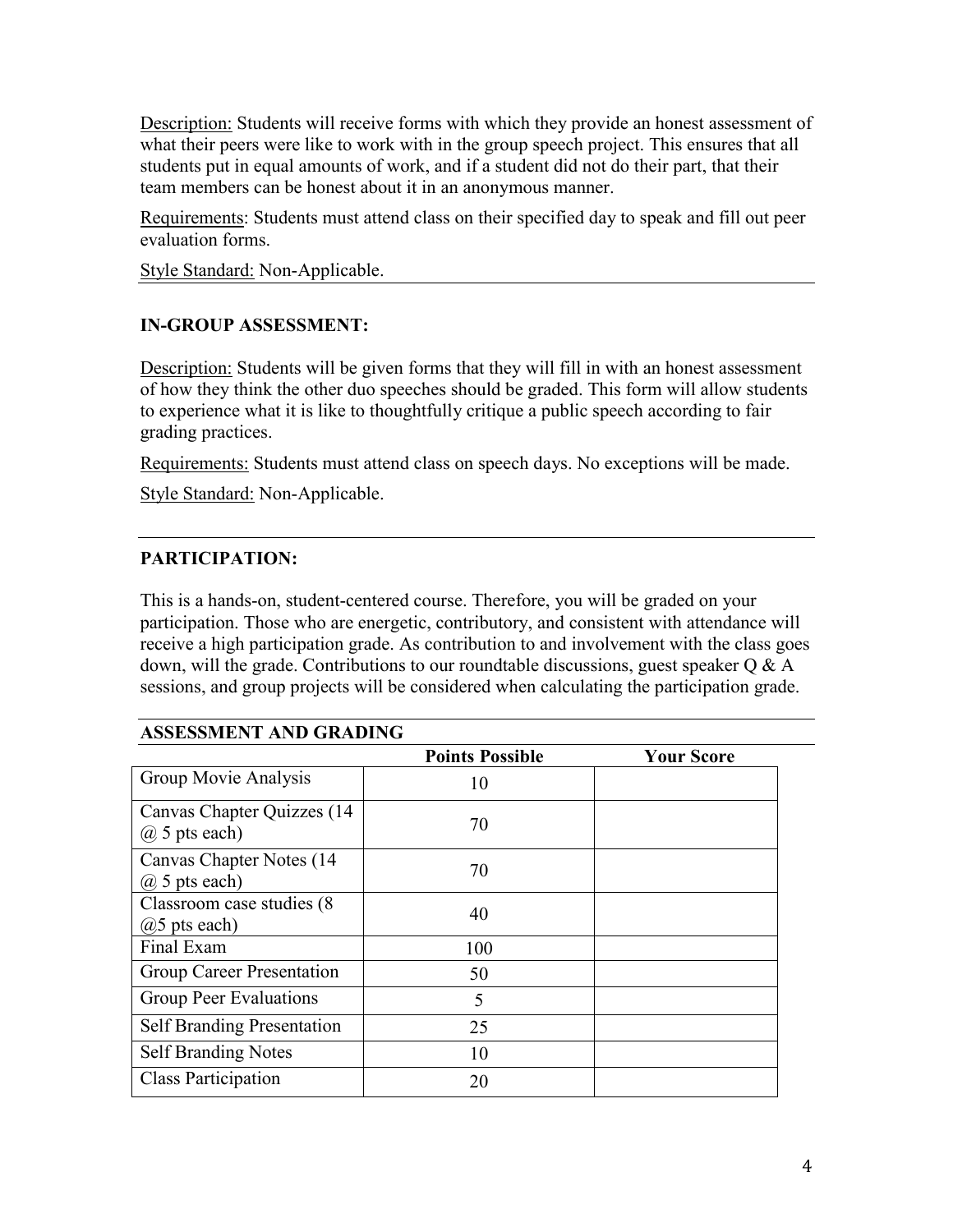#### **GRADING SCALE:**

| Grade | Percent | Grade        | Percent   |
|-------|---------|--------------|-----------|
|       | 93-100  | $\mathsf{C}$ | $73 - 76$ |
| А-    | 90-92   | $C-$         | 70-72     |
| $B+$  | 87-89   | $D+$         | 67-69     |
| B     | 83-86   | D            | 63-66     |
| В-    | 80-82   | D-           | $60 - 62$ |
|       | 77-79   | F            | $0 - 59$  |

#### **GRADING STANDARDS:**

"A's"…are awarded for work that is **highly exceptional**, **shows insight** and **analysis** in submittals and class discussion and **goes beyond all minimal requirements** 

"B's"…are awarded for work that is above average and **goes beyond minimal requirements.**

"C's"…are awarded for work that meets basic standards and requirements.

"D's"……..are awarded for below average work that usually lacks minimal requirements.

"F's"……..are awarded for work that clearly does not meet minimal standards, or is not completed.

#### **GRADE CONCERNS:**

If you feel that you were unjustly evaluated on any assignment, please talk with me within 2 weeks after the assignment has been returned. An appeal is welcome by scheduling an appointment. Please come with a well-reasoned and written explanation of why the grade should be changed, and I will be happy to discuss it with you. Asking for an appeal and defending your case does not secure, nor imply a change of grade. If at any point during the course you are concerned with your overall class grade or other issues in the course, please feel free to make an appointment or stop by my office. I want to help you learn and succeed in this course.

#### **ASSIGNMENTS**

- All assignments must be typed and submitted on Canvas before the start of class.
- Please note that standard APA font and margins are expected of one inch and 12 point font (Times New Roman). All papers should be double-spaced.
- There should be no grammatical errors or misspelled words in your assignments. Always proofread your assignments and have someone else proof them too.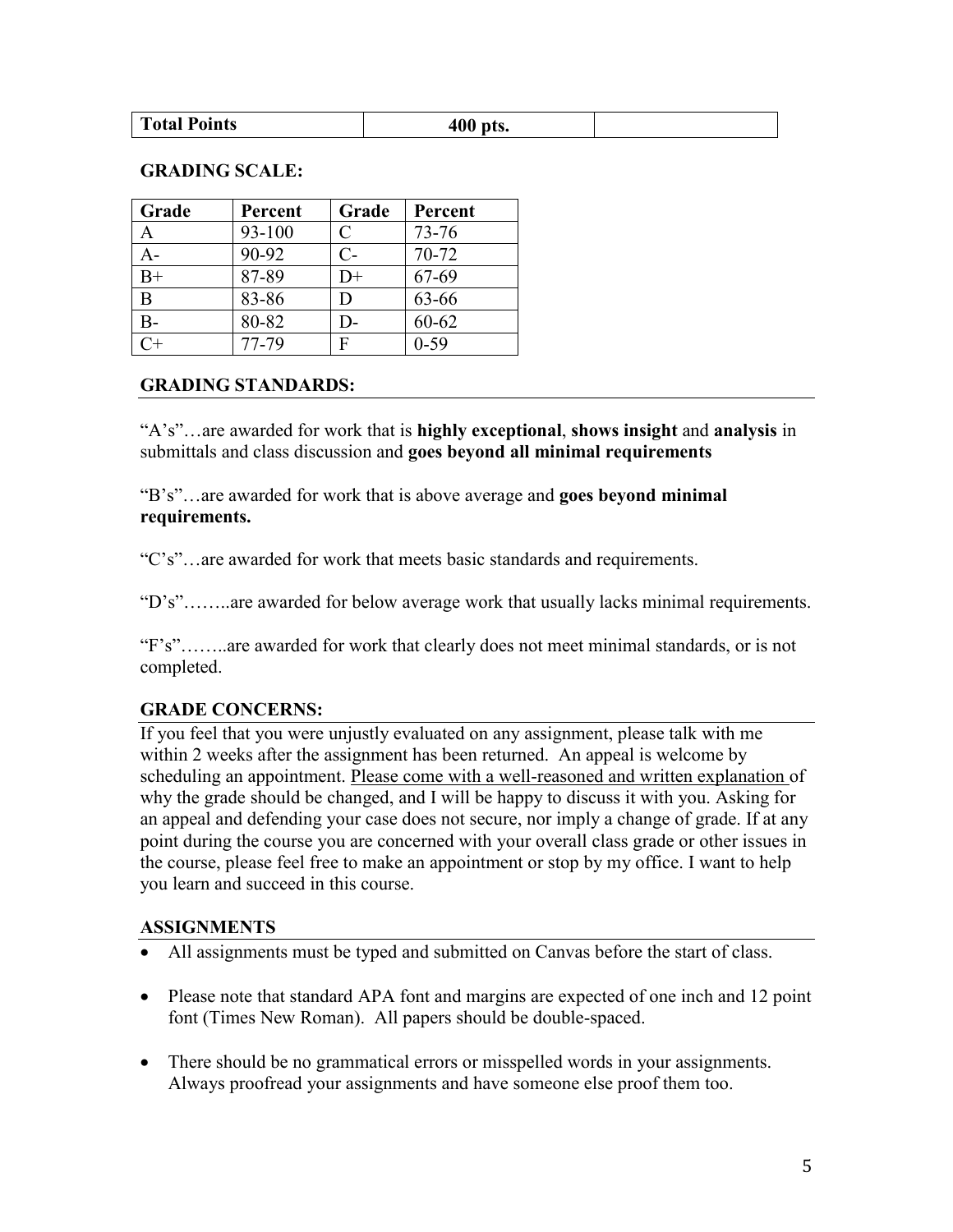- Hand written work from class must be completely legible or it will not be accepted.
- All assignments are due on the day and time as specified. Please submit online. Late assignments will not be accepted unless previously discussed with the teacher.

## **INCOMPLETES AND LATE ASSIGNMENTS**

All assignments are to be submitted/turned in by the beginning of the class session when they are due—including assignments posted in Canvas. Incompletes will only be assigned in extremely unusual circumstances.

## **FINAL EXAMINATION POLICY**

Successful completion of this class requires taking the final examination **on its scheduled day**. The final examination schedule is posted on the [Class Schedules](http://www.pointloma.edu/experience/academics/class-schedules) site. No requests for early examinations or alternative days will be approved.

# **PLNU COPYRIGHT POLICY**

Point Loma Nazarene University, as a non-profit educational institution, is entitled by law to use materials protected by the US Copyright Act for classroom education. Any use of those materials outside the class may violate the law.

# **PLNU ACADEMIC HONESTY POLICY**

Students should demonstrate academic honesty by doing original work and by giving appropriate credit to the ideas of others. Academic dishonesty is the act of presenting information, ideas, and/or concepts as one's own when in reality they are the results of another person's creativity and effort. A faculty member who believes a situation involving academic dishonesty has been detected may assign a failing grade for that assignment or examination, or, depending on the seriousness of the offense, for the course. Faculty should follow and students may appeal using the procedure in the university Catalog. See **Academic Policies** for definitions of kinds of academic dishonesty and for further policy information.

# **PLNU ACADEMIC ACCOMMODATIONS POLICY**

If you have a diagnosed disability, please contact PLNU's Disability Resource Center (DRC) within the first two weeks of class to demonstrate need and to register for accommodation by phone at 619-849-2486 or by e-mail at  $DRC@pointloma.edu$ . See [Disability Resource Center](http://www.pointloma.edu/experience/offices/administrative-offices/academic-advising-office/disability-resource-center) for additional information.

# **PLNU ATTENDANCE AND PARTICIPATION POLICY**

Regular and punctual attendance at all classes is considered essential to optimum academic achievement. If the student is absent from more than 10 percent of class meetings, the faculty member can file a written report which may result in de-enrollment. If the absences exceed 20 percent, the student may be de-enrolled without notice until the university drop date or, after that date, receive the appropriate grade for their work and participation. See [Academic Policies](http://catalog.pointloma.edu/content.php?catoid=18&navoid=1278) in the Undergraduate Academic Catalog.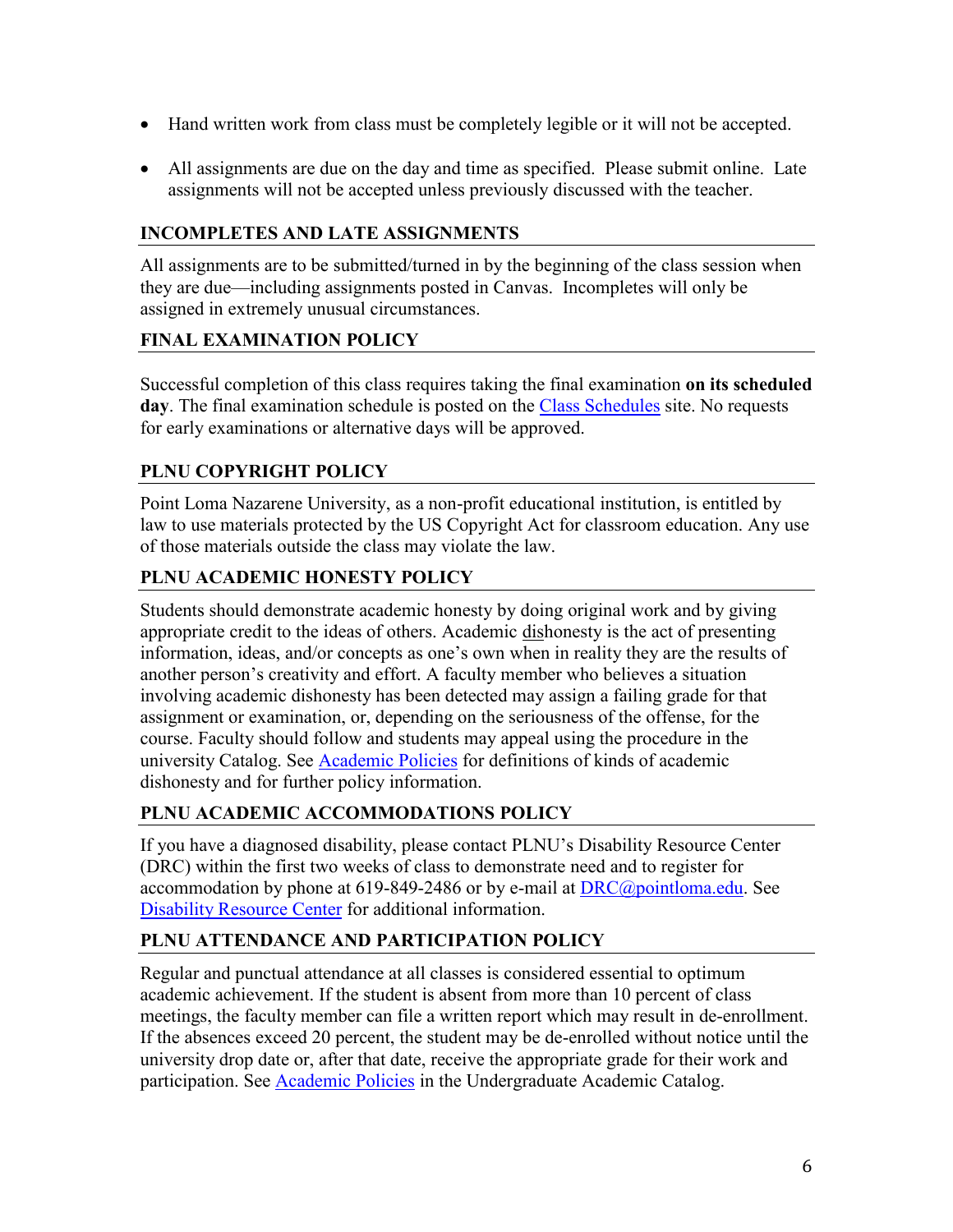#### **PRESENATION GUIDELINES:**

Presentations can be a nervous experience for some. Please NEVER walk in on a presentation under any circumstances. Do not leave either, but simply wait until you hear applause and then enter the classroom quietly and quickly.

#### **PRESENTATION APPEARANCE:**

Your physical appearance on presentation days is important. You should be neatly groomed and dressed in a way that suggests you expect to be taken seriously. **At a minimum** this means a dress shirt and dress slacks for men, and dress skirt or dress slacks and blouse for women. Please do not wear hats, tennis shoes, shorts, jeans, or chew gum during your presentations. Physical appearance has been shown to affect the credibility of public speakers and as a result will also affect yours in this class!

| <b>COURSE CALENDAR</b>                         |                                                                                                                                                                                                                       |                                                               |                                              |
|------------------------------------------------|-----------------------------------------------------------------------------------------------------------------------------------------------------------------------------------------------------------------------|---------------------------------------------------------------|----------------------------------------------|
| Date                                           | <b>Discussion/Activity</b>                                                                                                                                                                                            | <b>Due</b>                                                    | <b>Assigned</b>                              |
| Wednesday,<br><b>September 4th</b><br>Week #1  | <b>Syllabus Review</b><br>Groups Chosen<br>Movie Analysis Assigned                                                                                                                                                    |                                                               | Movie<br>Analysis<br>Presentation            |
| Wednesday,<br>September 11th<br>Week #2        | Movie Analysis Presentations<br>$\bullet$<br>Chapter 1: What Is Public Relations?<br>$\bullet$<br>Chapter 2: Jobs in Public Relations<br>$\bullet$<br>Group Job Assignment<br>$\bullet$                               | Group<br>Movie<br>Analysis                                    | Ch. $3 & 4$<br>Canvas<br>notes and<br>quiz   |
| Wednesday,<br>September 18th<br>Week #3        | Chapter 3: A Brief History of Public<br>$\bullet$<br>Relations<br>Chapter 4: The Publics in Public Relations<br>$\bullet$<br><b>Case Study Discussion Guide</b><br>$\bullet$<br>Case Study Discussion #1<br>$\bullet$ | Ch. $3 & 4$<br>Canvas<br>notes and<br>quiz<br>$C.S. \#1$      | Ch. 5 & 6<br>Canvas<br>notes and<br>quiz     |
| Wednesday,<br><b>September 25th</b><br>Week #4 | GROUP#1<br>$\bullet$<br>Chapter 5: Communication Theory and<br>$\bullet$<br>Public Opinion<br>Chapter 6: Ethics and Social Responsibility<br>$\bullet$<br>Case Study Discussion #2<br>$\bullet$                       | Ch. $5 & 6$<br>Canvas<br>notes and<br>quiz<br>$C.S. \#2$      | Ch. 7 & 8 &<br>9 Canvas<br>notes and<br>quiz |
| Wednesday,<br><b>October 2nd</b><br>Week #5    | GROUP#2<br>$\bullet$<br>Chapter 7: Research and Evaluation<br>$\bullet$<br>Chapter 8: Planning<br>$\bullet$<br>Chapter 9: Communication<br>$\bullet$<br>Case Study Discussion #3<br>$\bullet$                         | Ch. 7 & 8<br>& 9<br>Canvas<br>notes and<br>quiz<br>$C.S. \#3$ | Ch. 10 & 11<br>Canvas<br>notes and<br>quiz   |
| Wednesday,<br><b>October 9th</b>               | <b>FIELD DAY: DON'T MEET IN</b><br><b>CLASSROOM</b>                                                                                                                                                                   |                                                               |                                              |